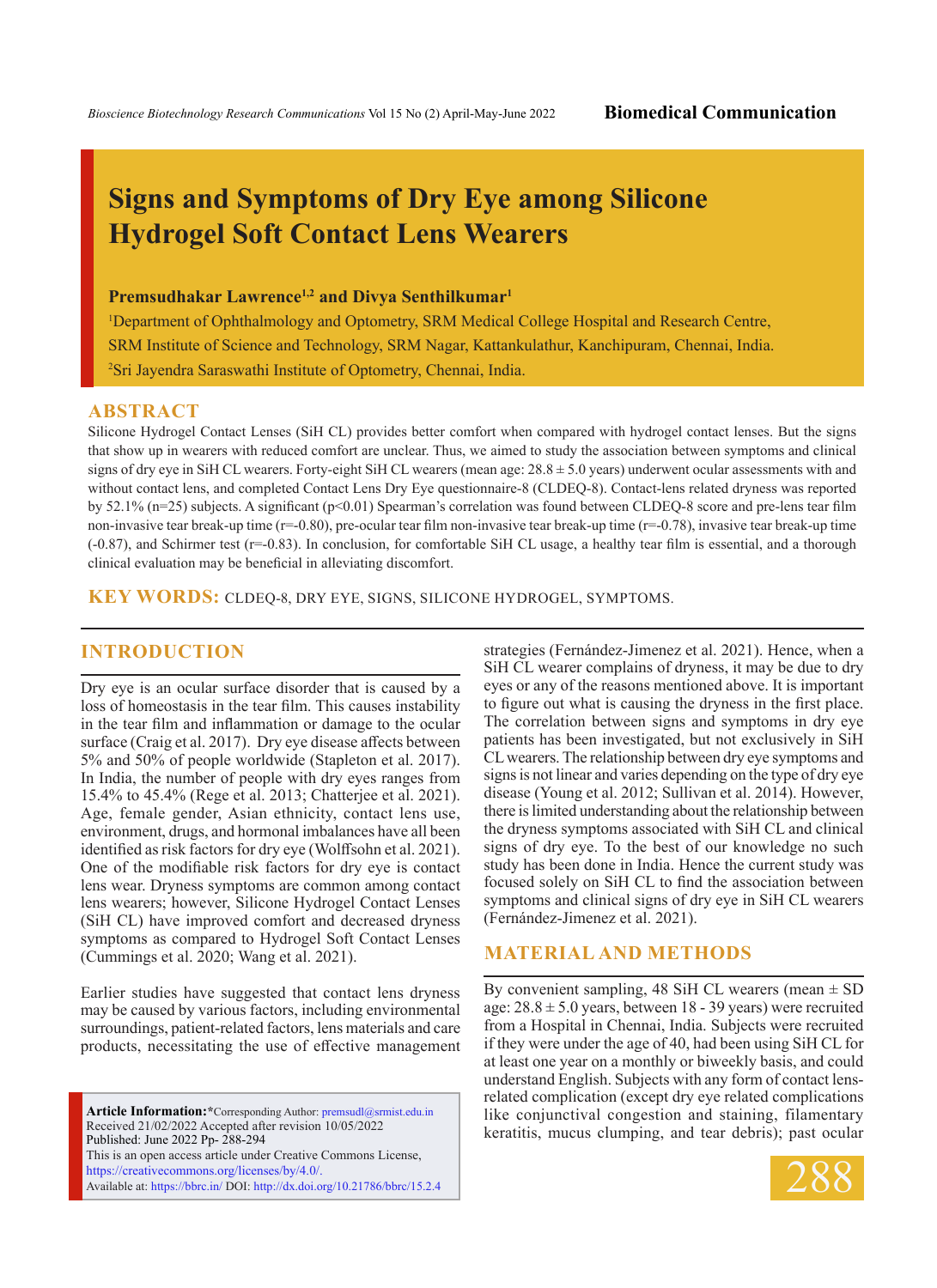#### Lawrence & Senthilkumar

surgery, lid abnormality, Sjogren's syndrome, hormonal imbalance, facial nerve palsy, and under medications like anticholinergic effects, anti-histamines, anti-depressants, anti-psychotics, and diuretics, were excluded from the study. The study followed the protocols recommended by the tenets of the Declaration of Helsinki and the methods were approved by the Institutional Review Board and Institutional Ethical Committee of Sri Jayendra Saraswathi Institute of Optometry, number SJSIO/2016/EC/2015/06/07, and informed consents were obtained.

The subjects completed an interviewer-administered questionnaire regarding their personal details, computer usage, contact lens history, systemic & ocular history. Later the subjects underwent an eye examination including visual acuity, objective and subjective refraction, pupil test, cover test, extraocular motility assessment, slit lamp assessment, and retinal examination. To ensure standardization, all of the following tests were performed in the order mentioned. Pre-Lens Tear Film – Non-Invasive Tear Break-up Time (PLTF-NITBUT), contact lens centration and corneal coverage, contact lens post blink movement, contact lens overall fit, grading of palpebral, limbal & bulbar hyperaemia, meibomian glands, and white spots along with film deposits in contact lenses were all measured while the lens was in place (Fernández-Jimenez et al. 2021).

Pre-Ocular Tear Film - Non-Invasive Tear Break-up Time (POTF–NITBUT), tear prism height, Invasive Tear Breakup Time (ITBUT), corneal fluorescein staining (severity and area), conjunctival lens edge staining, blinks/minute, Schirmer test without topical anesthesia were performed after 15 minutes, which was given to re-distribute tear film, after contact lens removal. The flowchart of the methodology is illustrated in Figure 1. The grading of the contact lens and dry eye, its classification, was done in accordance by Young et al. study guidelines, which can be found in Appendix and Table 1 respectively (Young et al. 2012). The Contact Lens Dry Eye Questionnaire - 8 (CLDEQ-8) was then administered to all the subjects (Chalmers et al. 2012).

The cumulative CLDEQ-8 score for all subjects was calculated, and if it was less than 12, it was classified as non-contact lens-related dryness, otherwise as contact lensrelated dryness. Spearman's Correlation analysis was done to test the correlation between CLDEQ-8 score and variables like computer usage (hours), years of lens wear (n), contact lens (hours/day), comfortable contact lens wear (hours/ day), PLTF-NITBUT (sec), POTF-NITBUT (sec), invasive TBUT (sec), Schirmer test (mm). Logistic regression was carried out to investigate the relationship between PLTF-NITBUT (sec), POTF-NITBUT (sec), ITBUT (sec), Schirmer test (mm), corneal staining grade, and symptoms of dryness (Fernández-Jimenez et al. 2021).

## **Results and Discussion**

The percentage of female subjects in the study was 65%  $(n=31)$ . Best corrected monocular visual acuity of  $6/6$ and 6/9 was noted in 89.6 % (n=43) and 10.4 % (n=5) of subjects, respectively. Of the 48 subjects, 41 (70 %) used monthly disposable lenses and the remainder used biweekly disposable lenses. There was a moderate association found between contact lens materials and symptoms of dryness (Cramer's  $V = 0.55$ ,  $p < 0.01$ ). Table 1 shows the number of subjects in each diagnostic category of dry eye. There were 47.9 % (n=23) and 52.1 % (n=25) of subjects with noncontact lens related dryness and contact lens related dryness, respectively. Table 2 summarises the distribution of the 48 subjects in non-contact lens related dryness and contact lens related dryness according to contact lens wearing time (hours/day), duration of comfortable contact lens wearing time (hours/day), and the clinical findings. Table 3 illustrates the distribution of non-contact lens related and contact lens related dryness symptoms in subjects based on the contact lens materials, and dry eye signs. The Spearman's correlation coefficient (rs) and p value for each factor tested with the CLDEQ-8 Score are shown in Table 4. A strong negative correlation was found between the CLDEQ-8 score and factors like PLTF-NITBUT, POTF-NITBUT, ITBUT, and Schirmer test, which was statistically significant (p< 0.01). A minimal correlation ( $p$ < 0.01) was found between contact lens wear (hours/day), and comfortable contact lens wear (hours/day).

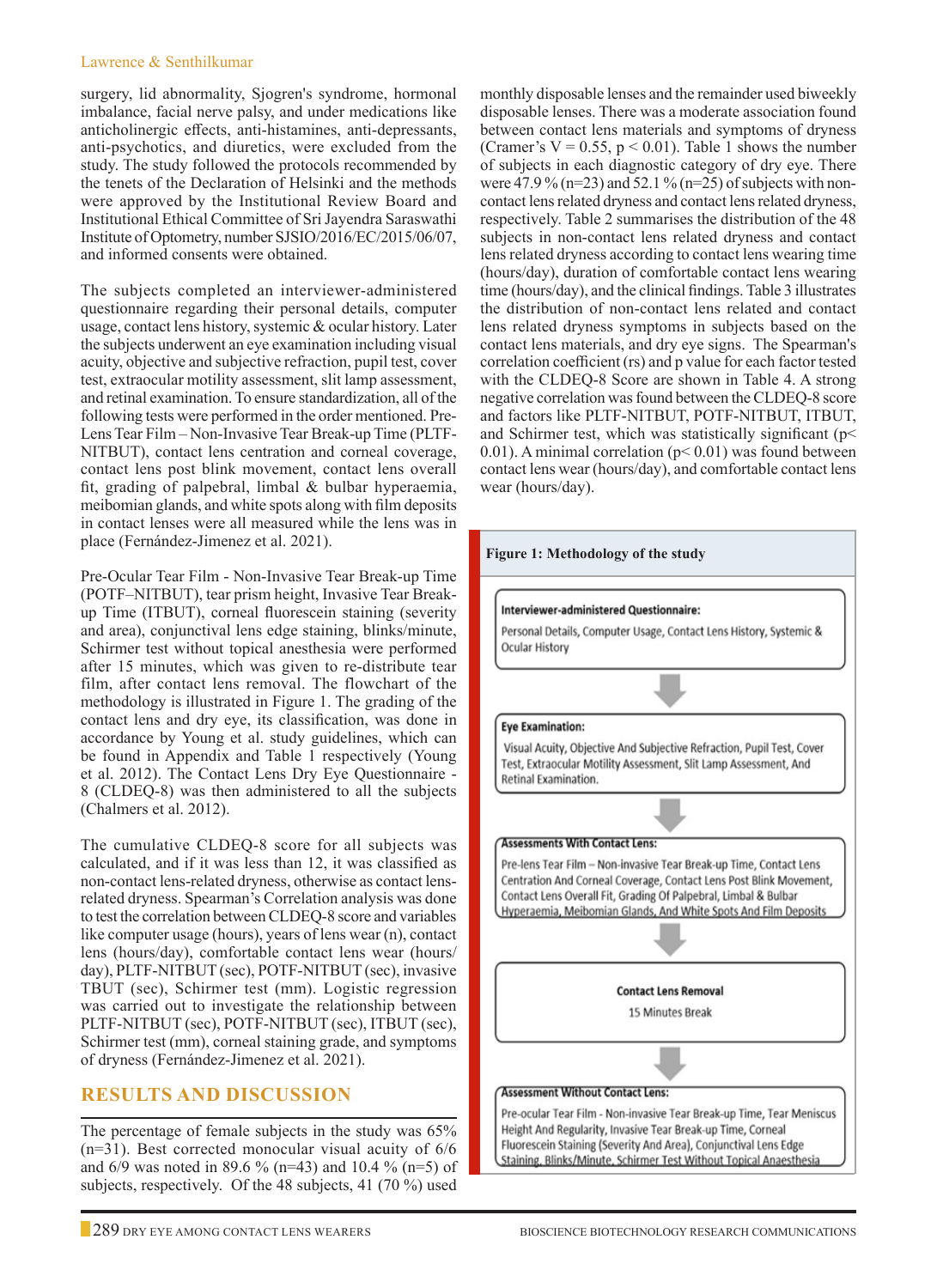Logistic regression was run to determine the effect of dry eye symptoms on the probability of contact lens wearers reporting symptoms of dry eye. The model had five independent variables (PLTF-NITBUT, POTF-NITBUT, ITBUT, Schirmer Test, and Corneal Staining-Severity). The model containing all predictors was statistically significant,  $\Box$ 2 (5, n=48) = 44.59, p<0.05, indicating that the model was able to discriminate between subjects with and without dryness. The model showed between 60.5% (Cox and Snell R square) and 80.7% (Nagelkerke R squared) of the variance in dryness symptoms, and correctly identified 93.8% of the subjects. In Table 5, only the PLTF-NITBUT variable had a statistically significant contribution to the model, indicating that for every additional second of PLTF-NITBUT, subjects were 0.29 times less likely to report having complaint of the dryness, controlling for other factors in the model.

| Table 1. Criteria for classification of diagnostic groups of dry eye. Number of subjects in each diagnostic group<br>among contact lens and non-contact lens related dryness. |                                                                                                                                                              |                                                                |                                                               |  |  |
|-------------------------------------------------------------------------------------------------------------------------------------------------------------------------------|--------------------------------------------------------------------------------------------------------------------------------------------------------------|----------------------------------------------------------------|---------------------------------------------------------------|--|--|
| <b>Diagnostic Group</b>                                                                                                                                                       | Diagnostic criteria                                                                                                                                          | Number of subjects<br>with non-contact lens<br>related dryness | Number of<br>subjects with<br>contact lens<br>related dryness |  |  |
| No dry eye signs                                                                                                                                                              | No corneal staining or no reduced Schimner's.<br>Not considered: if low non-invasive tear-break up<br>time or low tear meniscus height.                      | 20                                                             | 7                                                             |  |  |
| Agueous tear deficient                                                                                                                                                        | Low Schimner's value or low tear meniscus<br>height with comeal desiccation staining                                                                         |                                                                | 9                                                             |  |  |
| Meibomian Gland Dysfunction                                                                                                                                                   | Signs of melbomian gland dysfunction with low<br>non-invasive tear-break up time or comeal<br>desiccation staining                                           |                                                                | 6                                                             |  |  |
| Soft contact lens induced tear<br>instability                                                                                                                                 | Low non-invasive tear-break up time or low<br>invasive tear break-up time (with or without<br>comeal desiccation staining) but no other signs of<br>dry eye. |                                                                | 2                                                             |  |  |
| Contact lens poor fit or<br>deposits                                                                                                                                          | No signs of DE with poor contact lens fit or lens<br>deposits                                                                                                | 2                                                              |                                                               |  |  |

|                                                                                                                                      |                 | Non-Contact lens | Contact lens    |           |        |
|--------------------------------------------------------------------------------------------------------------------------------------|-----------------|------------------|-----------------|-----------|--------|
|                                                                                                                                      | related Dryness |                  | related dryness |           | P      |
|                                                                                                                                      | Median          | Min-Max          | Median          | Min-Max   | value  |
| Years of lens wear (n)                                                                                                               | 8               | $2 - 13$         | 8               | 6-13      | 0.92   |
| Contact Lens wear per day (h)                                                                                                        | 11              | $6 - 16$         | 13              | $4 - 15$  | < 0.01 |
| Comfortable Contact Lens wear per day (h)                                                                                            | 10              | $6 - 16$         | 10              | $6 - 15$  | 0.37   |
| Blinks per minute (n)                                                                                                                | 12              | $12 - 15$        | 12              | $11 - 14$ | 015    |
| Pre-lens tear film non-invasive TBUT (s)                                                                                             | 20              | 17-21            | 15              | 12-21     | < 0.05 |
| Post-lens tear film non-invasive TBUT (s)                                                                                            | 20              | 14-20            | 14              | 13-20     | < 0.05 |
| Invasive TBUT(s)                                                                                                                     | 17              | 14-20            | 13              | $10-17$   | < 0.05 |
| Schirmer's test (mm)                                                                                                                 | 18              | 13-20            | -13             | 8-20      | < 0.05 |
| Median, minimum and maximum of years of lens wear (number), Contact lens wear per day (hours), comfortable Contact Lens wear per     |                 |                  |                 |           |        |
| day (hours), blinks per minute (number), Pre-lens Tear Film non-invasive tear break up time (TBUT) (seconds), POTF non-invasive tear |                 |                  |                 |           |        |
| break up time (TBUT) (seconds), invasive tear break up time (seconds), Schimmer's test (mm) among contact lens related dryness and   |                 |                  |                 |           |        |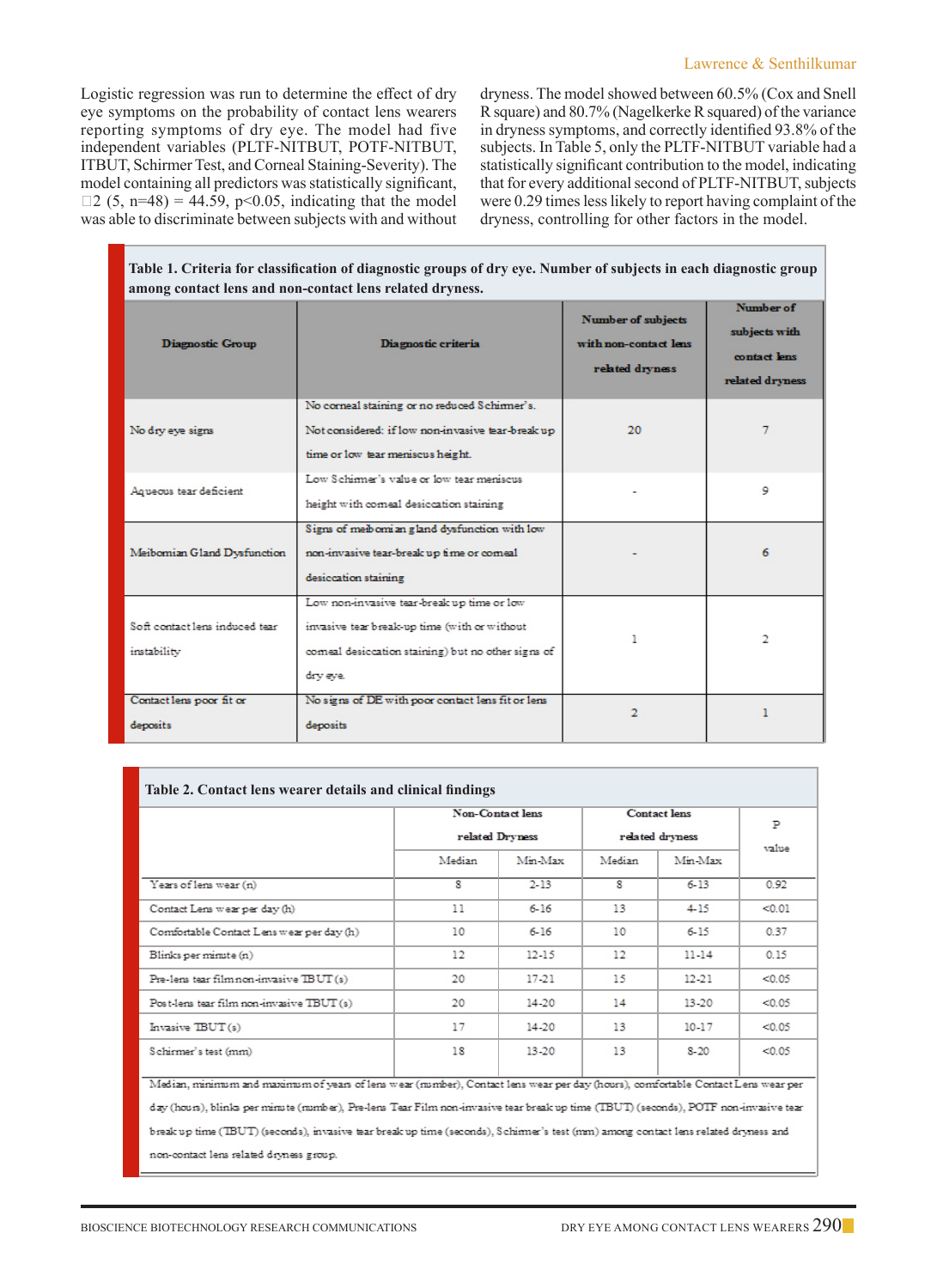| Table 3. Number (percentage) of subjects with non-contact                                                     |                                                |                                            |  |  |  |
|---------------------------------------------------------------------------------------------------------------|------------------------------------------------|--------------------------------------------|--|--|--|
| lens-related and contact lens-related dryness                                                                 |                                                |                                            |  |  |  |
|                                                                                                               | Non-Contact Lens related dryness<br>Number (%) | Contact Lens related dryness<br>Number (%) |  |  |  |
| Contact Lens Material                                                                                         |                                                |                                            |  |  |  |
| <b>Balafileon</b>                                                                                             | 5(22)                                          | 19(76)                                     |  |  |  |
| Lotrafilcon                                                                                                   | 12(52)                                         | 3(12)                                      |  |  |  |
| Senofilcon                                                                                                    | 5(22)                                          | 2(8)                                       |  |  |  |
| Comifileon                                                                                                    | 1(4)                                           | 1(4)                                       |  |  |  |
| Limbal & Bulbar Hyperemia                                                                                     |                                                |                                            |  |  |  |
| None                                                                                                          | 16(70)                                         | 7(28)                                      |  |  |  |
| Trace                                                                                                         | 7 (30)                                         | 13(52)                                     |  |  |  |
| Mild                                                                                                          |                                                | 5(20)                                      |  |  |  |
| Palpebral Hyperemia                                                                                           |                                                |                                            |  |  |  |
| None                                                                                                          | 14(61)                                         | 9(36)                                      |  |  |  |
| Træe                                                                                                          | 9 (39)                                         | 13(52)                                     |  |  |  |
| Mild                                                                                                          |                                                | 3(12)                                      |  |  |  |
| Corneal Staining - Severity                                                                                   |                                                |                                            |  |  |  |
| None                                                                                                          | 21 (91)                                        | 9(36)                                      |  |  |  |
| Micropunctate                                                                                                 | 2(9)                                           | 16(64)                                     |  |  |  |
| Pre-Lens Tear Film - Non-Invasive TBUT                                                                        |                                                |                                            |  |  |  |
| Normal $(≥15s)$                                                                                               | 23 (100)                                       | 14(56)                                     |  |  |  |
| Below normal                                                                                                  |                                                | 11(44)                                     |  |  |  |
| Pre-Ocular Tear Film - Non Invasive TBUT                                                                      |                                                |                                            |  |  |  |
| Normal $(>15 s)$                                                                                              | 22(96)                                         | 12(48)                                     |  |  |  |
| Below Normal                                                                                                  | 1(4)                                           | 13 (52)                                    |  |  |  |
| Invasive TBUT                                                                                                 |                                                |                                            |  |  |  |
| Normal $(>10 s)$                                                                                              | 23 (100)                                       | 25 (100)                                   |  |  |  |
| Meibomian Gland Dysfunction                                                                                   |                                                |                                            |  |  |  |
| Normal                                                                                                        | 22(96)                                         | 12(48)                                     |  |  |  |
| Greasy Fluid Expelled                                                                                         | 1(4)                                           | 13(52)                                     |  |  |  |
| Tear Meniscus Height                                                                                          |                                                |                                            |  |  |  |
| Shallow                                                                                                       |                                                | 7(28)                                      |  |  |  |
| Acceptable                                                                                                    | 3(13)                                          | 14(56)                                     |  |  |  |
| Optimal                                                                                                       | 20 (87)                                        | 4(16)                                      |  |  |  |
| Number (percentage) of subjects with non-contact lens related and contact lens related dryness among types of |                                                |                                            |  |  |  |

Contact lens materials, limbal & bulbar hyperemia, palpebral hyperemia, and conneal staining, pre lens tear<br>film non-invasive tear break up time (TBUT), pre ocular tear film non-invasive tear break up time, invasive  $\,$  tear  $\,$  break-up time

| Factors vs CLDEQ-8 Score                                      | $r_{\rm c}(p)$               |
|---------------------------------------------------------------|------------------------------|
| Computer usage (h)                                            | 0.246(0.09)                  |
| Years of lens wear (n)                                        | 0.08(0.57)                   |
| CL wearper day (h)                                            | $0.37$ (<0.01)               |
| Comfortable CL wearper day (h)                                | $-0.37 \left( 50.01 \right)$ |
| Pre-lens tear film non-invasive tear break up time (s)        | $-0.80 \, (\leq 0.01)$       |
| Pre-ocular tear film non-invasive tear film break up time (s) | $-0.78 (< 0.01$              |
| Invasive tear break up time (s)                               | $-0.87 \, (< 0.01)$          |
| Schirmer test (mm)                                            | $-0.83 \, (< 0.01)$          |
| Comeal Staining grade-severity                                | $0.67$ (<0.01)               |

Contact lens wear per day (hours), comfortable Contact Lens wear per day (hours), Pre-lens Tear Film non-invasive tear break up time (seconds), Pre-ocular tear film non-invasive tear break up time (seconds), invasive tear break up time (seconds), Schirmer's test (mm), Corneal Staining grade-severity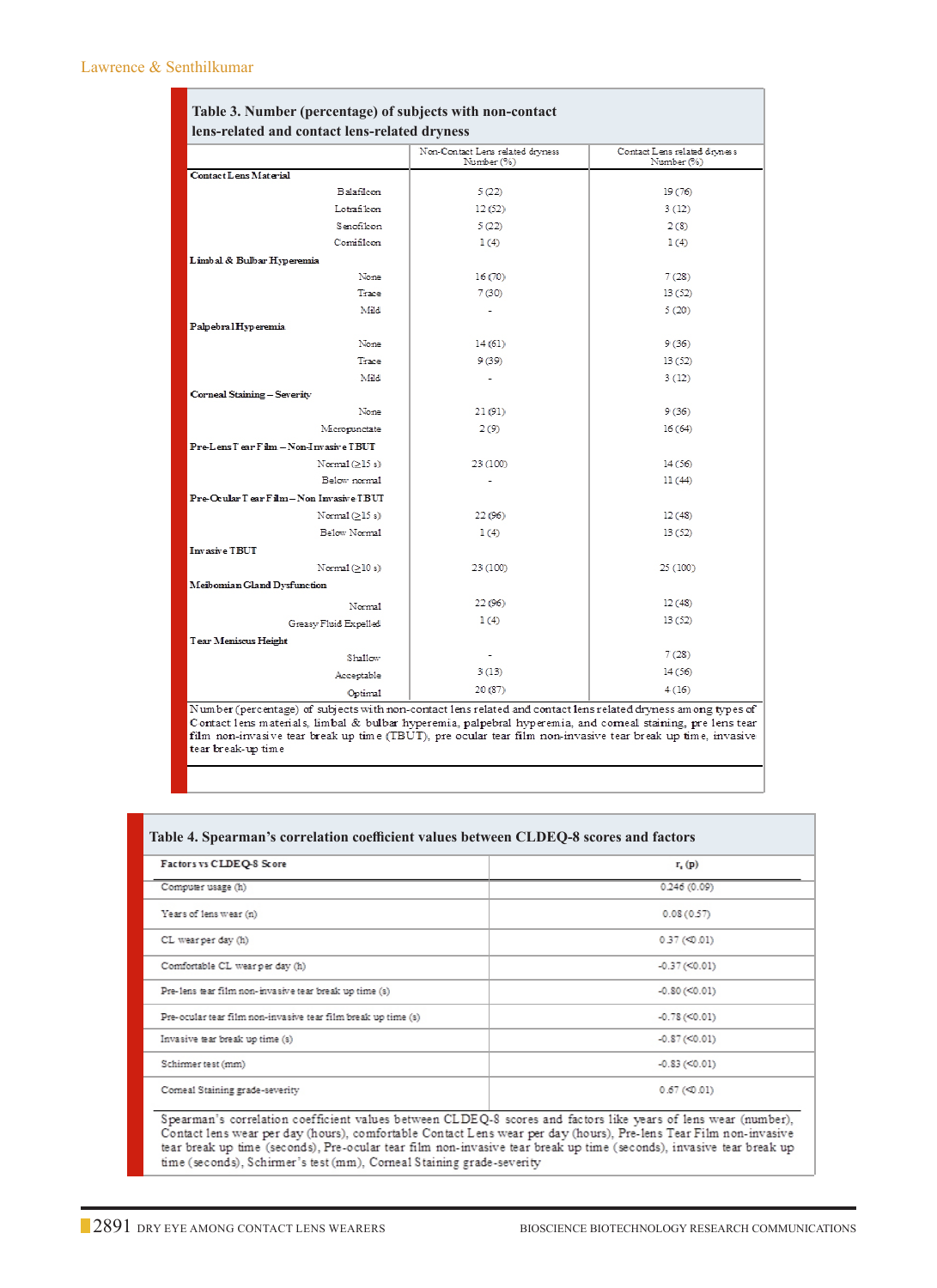| Table 5. Logistic regression analysis |         |       |      |              |      |                      |                            |       |
|---------------------------------------|---------|-------|------|--------------|------|----------------------|----------------------------|-------|
|                                       | в       | S.E.  | Wald | df           | Sig. | <b>Olds</b><br>Ratio | 95% C.I. for<br>odds ratio |       |
|                                       |         |       |      |              |      |                      | <b>Lower</b>               | Upper |
| Pre-lens tear film non-               |         |       |      |              |      |                      |                            |       |
| invasive tear film break up           | $-1.23$ | 55    | 5.03 | $\mathbf{1}$ | .02  | -29                  | .09                        | .86   |
| time                                  |         |       |      |              |      |                      |                            |       |
| Pre-coular tear film non-             |         |       |      |              |      |                      |                            |       |
| invasive tear film break up           | 1.23    | .72   | 2.96 | $\mathbf{1}$ | -09  | 3.43                 | 84                         | 13.97 |
| time                                  |         |       |      |              |      |                      |                            |       |
| Invasive tear film break up           | $-80$   | .50   | 3.21 | $\mathbf{1}$ | -07  | $-41$                | -15                        | 1.09  |
| time                                  |         |       |      |              |      |                      |                            |       |
| Schirmer's Test                       | $-87$   | 63    | 1.95 | $\mathbf{1}$ | .16  | -42                  | 12                         | 142   |
|                                       |         |       |      |              |      |                      |                            |       |
| Comeal Staining (Severity)            | .71     | 1.84  | .15  | $\mathbf{1}$ | .70  | 2.04                 | 06                         | 75.61 |
|                                       |         |       |      |              |      |                      |                            |       |
| Constant                              | 28.58   | 10.63 | 7.23 | 1            | .01  | 2.58                 |                            |       |
|                                       |         |       |      |              |      |                      |                            |       |

We observed a significant inverse correlation based on statistical analysis, between the symptoms and clinical signs of dry eye in SiH CL wearers. As the CLDEQ-8 score increased, the values of PLTF-NITBUT, POTF-NITBUT, ITBUT, and Schirmer test decreased. The corneal staining grades showed a positive correlation with the CLDEQ-8 scores. We also found that ITBUT, PLTF-NITBUT, and Schirmer test values are significantly associated with the CLDEQ-8 score. The adjusted R2 value is 82.7% of the variance in the CLDEQ-8 score can be explained by PLTF-NITBUT, POTF-NITBUT, ITBUT, Schirmer test, and corneal staining grade. Previous research has shown that the PLTF-NIBUT or ITBUT tests are diagnostic in contact lens wearers, but we found no such attributes in the current study (Molina et al. 2020).

In the present study, 44% of the symptomatic subjects had a lower-than-normal PLTF-NIBUT value (less than 10 secs), and none had an abnormal ITBUT value. Even though the latter test value did not fall into the category of "abnormal," the CLDEQ-8 score showed a clear association with it. Subjects with contact lens-related dryness had lesser PLTF-NITBUT, POTF-NITBUT, ITBUT, and Schirmer test values of 5 secs, 6 secs, 4 secs, and 5 mm, respectively, then non-contact lens-related dryness subjects (Molina et al. 2020).

However, from a clinical perspective, the signs of dry eye in those with positive symptoms cannot be specified based on the current findings. Our study results indicate that subjects with better tear stability and tear secretion have fewer dry eye symptoms. Thus, clinically, when a SiH CL patient has dry eye symptoms, it could be assumed that the higher the values of tear stability and tear secretion, less symptoms they will have. According to a systematic review by Bartlett et al. there is a low and inconsistent association between dry eye disease and signs (Bartlett et al. 2015).

While, our study found a significant relation between the signs and symptoms of dry eye, the difference in findings may be attributed to the questionnaire and study participants (Molina et al. 2020).

The reviewed studies employed questionnaires such as the Ocular Surface Index, 25-item National Eye Institute Visual Function Questionnaire, the Symptom Severity of Discomforts scale, McMonnies' questionnaire and not the CLDEQ-8 questionnaire. The CLDEQ-8 questionnaire was used in this study because we wanted to identify symptoms of dryness in SiH CL wearers, and it was constructed to assess dry eye symptoms in contact lens users in particular (Chalmers et al. 2012; Molina et al. 2020; (Wolffsohn et al. 2021).

One of the established non-modifiable risk factors for dry eye is female gender (Wolffsohn et al. 2021). Even though the proportion of females in the sample was higher, the male and female ratios in the dry eye diagnostic groups, except for Meibomian gland dysfunction, were relatively similar. As a result, gender as a risk factor in the correlation analysis may not have played a significant role. All subjects in this study who were diagnosed with Aqueous Tear Deficiency and Meibomian gland dysfunction had symptoms of dry eyes. So, we recommended carefully dispensing contact lenses in subjects with low Schirmer value or tear meniscus height, with corneal staining, and signs of Meibomian gland dysfunction with low NITBUT or corneal desiccation staining. A similar recommendation is also given by the study done in a previous study (Molina et al. 2020; Wolffsohn et al. 2021).

In this study, two out of three subjects with Contact Lens Deposits were asymptomatic, implying that clinicians should counsel patients about the importance of maintaining a proper cleaning routine for a healthy ocular condition. In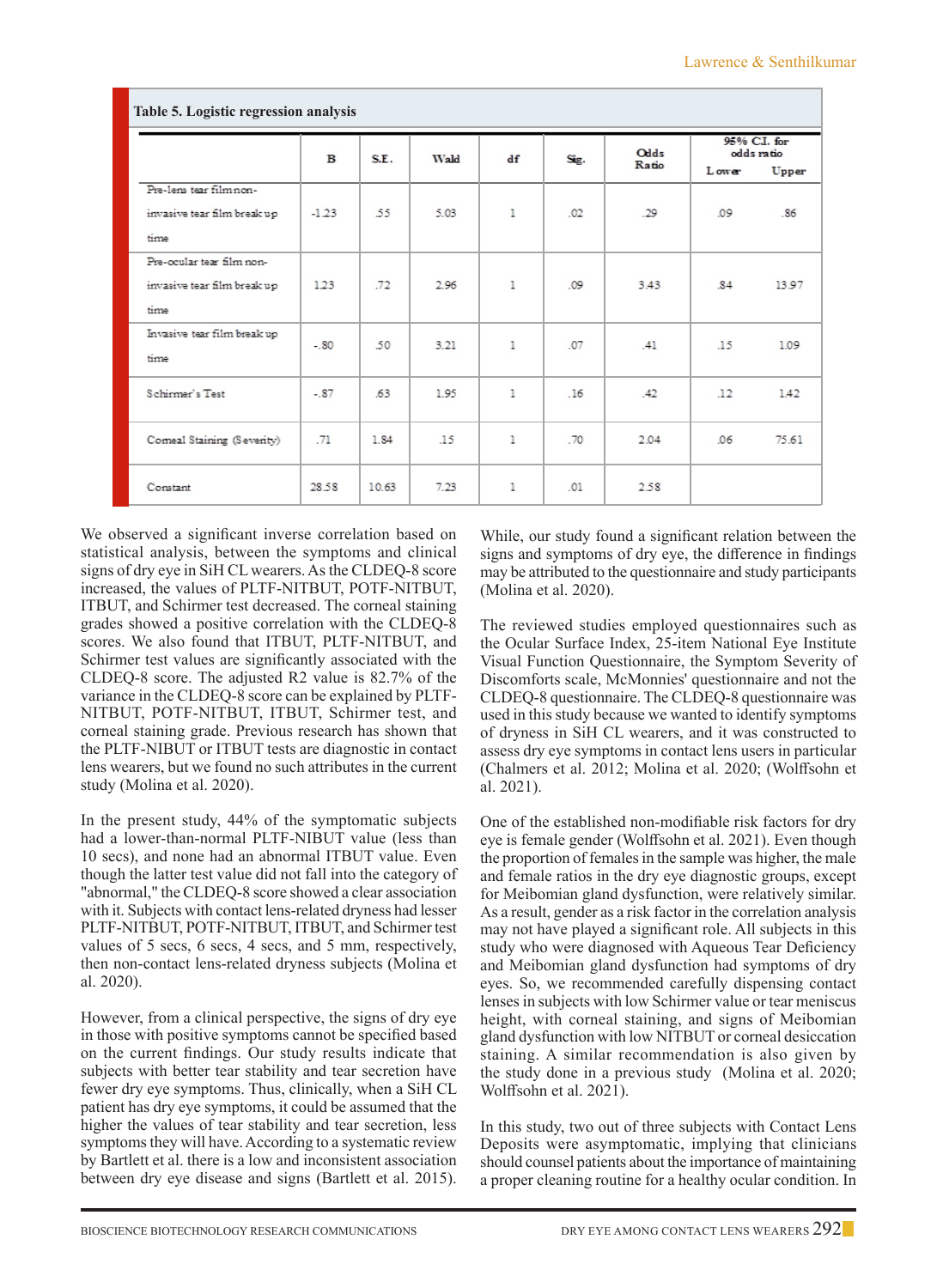#### Lawrence & Senthilkumar

our study, 52% of subjects experienced dryness symptoms while wearing SiH CL which could lead to discomfort. Discomfort with lenses is one of the primary causes of contact lens discontinuation (Pucker and Tichenor 2020).

According to Guillon et al. (2015), a change in the lens care system improved wettability and pre-lens tear film consistency, so this regimen can be attempted in patients who are experiencing contact lens-related discomfort symptoms (Guillon et al. 2015). In our subjects' lenses, external surface treatment was used in balafilcon A (plasma oxidation), and lotrafilcon B (dense plasma coating), internal treatment was used in senofilcon A (internal wetting agent in the matrix), and no surface treatment was used in comifilcon A. We found a moderate association between the type of contact lens material and symptoms of dryness. Subjects' wearing balafilcon A had a significant association with dryness symptoms compared to other materials. Hence, for subjects complaining of dryness, it might be advisable to consider changing the material of the lens to alleviate the dryness symptoms. Contact lens wearers can experience dryness as a result of the lens wetting properties, and this may be attributed to deposits on the lens surface and hydrophobicity (Nichols and Sinnott, 2006). The outcome of vision and comfort during lens wear can be influenced by PLTF thinning. In our study, we observed that every increase in PLTF value resulted in a significant reduction in dry eye symptoms (Pucker and Tichenor 2020).

Earlier studies have found that symptoms of ocular dryness and discomfort in contact lens wearers were more pronounced at the end of the day. It is recommended that contact lens wearers be assessed at the end of the day to best identify symptomatic patients (Begley et al. 2000; Miller et al. 2021). In this study, we found no correlation between the number of hours of contact lens wear per day and the CLDEQ-8 score. However, the subjects were not examined at a fixed time of day, which may be one of the study's limitations. Another limitation of the present study is that the subjects who were shifted from hydrogel to silicone hydrogel were not noted, as those subjects could have been more symptomatic than old silicone hydrogel users (Miller et al. 2021).

# **Conclusion**

The findings of the present study have shown an inverse correlation between dry eye symptoms and clinical signs in SiH CL wearers. The symptoms of dryness were associated with signs of dry eye, a healthy tear film is necessary for comfortable contact lens wear. Before considering refitting or recommending an improvement in the lens care system, eye care professionals should conduct a detailed eye examination.

# **Acknowledgements**

The constructive suggestions for this study have been provided by Ms. Ashwini M, Assistant Professor, Department of Optometry, SRM Medical College Hospital & Research Centre.

## **Funding:** Nil

**Conflict of Interests:** Authors declare no conflicts of interests to disclose.

**Data Availablity Statement:** The database generated and /or analysed during the current study are not publicly available due to privacy, but are available from the corresponding author on reasonable request.

## **References**

Bartlett JD, Keith MS, Sudharshan L, et al. (2015). Associations between signs and symptoms of dry eye disease: a systematic review, Clinical ophthalmology,9(1), 1719–1730. doi:10.2147/OPTH.S89700.

Begley CG, Caffery B, Nichols KK, et al. (2000). Responses of contact lens wearers to a dry eye survey, Optometry and Vision Science, 77(1), 40-6.

Chalmers RL, Begley CG, Moody K, et al. (2012). Contact Lens Dry Eye Questionnaire-8 (CLDEQ-8) and opinion of contact lens performance, Optometry and vision science, 89(10), 1435-42. doi: 10.1097/OPX.0b013e318269c90d. Chatterjee S, Agrawal D, Sanowar G, et al. (2021). Prevalence of symptoms of dry eye disease in an urban Indian population, Indian Journal of Ophthalmology, 69(5), 1061-1066. doi:10.4103/ijo.IJO\_1796\_20.

Craig JP, Nichols KK, Akpek EK, et al. (2017). TFOS DEWS II definition and classification report, The ocular surface,15(3), 276-83. doi:10.1016/j.jtos.2017.05.008

Cummings S, Giedd B, and Pearson C (2020). Clinical Performance of a Novel Daily Disposable Soft Contact Lens, Journal of Contact lens Research and Science,4(1), e23-30. doi:0.22374/jclrs.v4i1.39.

Fernández-Jimenez E, Diz-Arias E, and Peral A (2021). Improving ocular surface comfort in contact lens wearers, Contact Lens and Anterior Eye, 25 (1), 101544. doi: 10.1016/j.clae.2021.101544.

 Guillon M, Maissa C, Wong S, et al. (2015). Effect of lens care system on silicone hydrogel contact lens wettability. Contact Lens and Anterior Eye, 38(6),435-441. doi: 10.1016/j.clae.2015.06.007.

 Miller J, Giedd B, and Subbaraman LN, (2021). Clinical Comparison of a Silicone Hydrogel and a Conventional Hydrogel Daily Disposable Contact Lens, Clinical Ophthalmology,15 (1), 4339–4345. doi: 10.2147/OPTH. S332651.

 Molina K, Graham AD, Yeh T, et al. (2020). Not All Dry Eye in Contact Lens Wear Is Contact Lens–Induced, Eye & Contact Lens, 46(4),214-222. doi: 10.1097/ ICL.0000000000000661.

 Nichols JJ, and Sinnott LT, (2006). Tear film, contact lens, and patient-related factors associated with contact lens–related dry eye. Investigative ophthalmology & visual science, 47(4),1319-1328. doi: 10.1167/iovs.05-1392.